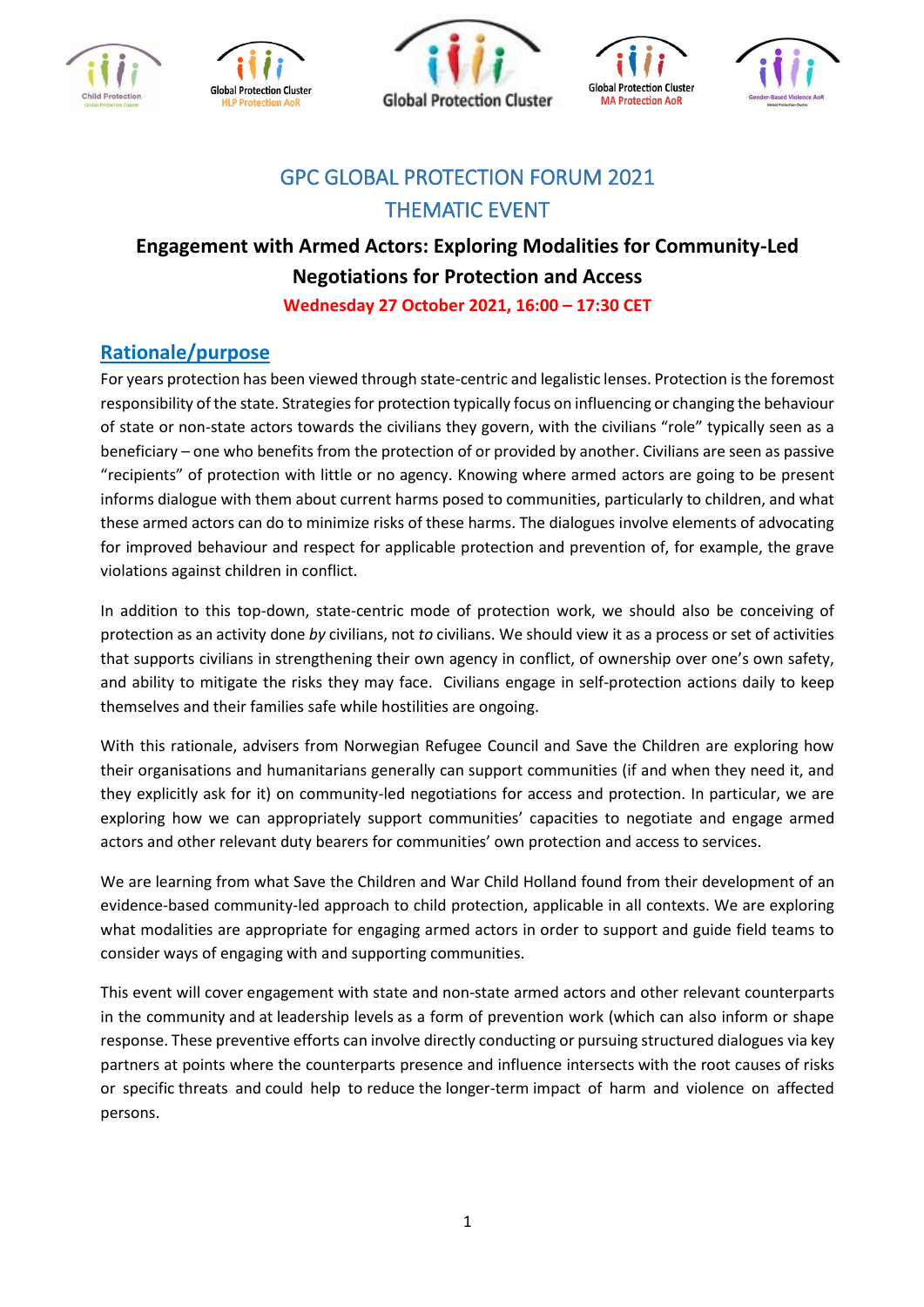









### **Expected Outcome**

This thematic event will take place after a plenary discussion at the Alliance for Child Protection in Humanitarian Action's Annual Meeting. By bringing this discussion on modalities of engagement with armed actors as a form of prevention to the Global Protection Cluster members as well, our aim is to bring awareness of insights from this specialised protection work to discuss with our peers elsewhere the humanitarian community. We want to explore this area with other humanitarian experts as our project progresses and we begin identifying and developing lines of action.

We will both learn from and share informed recommendations for ourselves and other practitioners as part of this effort. We will seek to adapt, refine or otherwise add to existing tools for dialoguing with armed actors and explore potential for new guidance on enabling and supporting communities in their own negotiations for self-protection where possible and appropriate, building an approach that can be made as situation-specific and strongly community-owned as the situation permits.

## **Format/Content of the Event**

- Bob Jones, Save the Children, Civil-Military and Access Coordination Unit
- Hannah Jordan, NRC, Regional Protection Advisor Asia, Europe, Latin America
- Oliver Kaplan, PhD. Associate Professor at the Josef Korbel School of International Studies, University of Denver, Colorado
- Carla Suarez, Banting Fellow, Centre on Conflict, Development and Peacebuilding at the Graduate Institute of International and Development Studies
- Maira Alejandra Avendano Rincon, NRC, Colombia
- Marina Di Lauro, OXFAM, Yemen

**Format** - Four guiding questions to lead discussion of panellists:

- 1. What is the role of civilian agency in armed conflict? (Research focus)
- 2. How can humanitarians support community agency in access and protection? (examples)
- 3. How do humanitarians ensure that negotiations are community-led?
- 4. Are humanitarian principles a limiting factor for community-led negotiations?

#### Plenary

English, French and Spanish with simultaneous translation.

#### **Speakers/Moderator/ technical donor partner**

- Moderator: Kiran Kothari or Robert Jones (Save the Children)
- Resource people: Hannah Jordan Norwegian Refugee Council, Oliver Kaplin Josef Korbel School of International Studies, Hernando Enriquez – Norwegian Refugee Council, Area Manager, Local Partner South Sudan
- Donors: SIDA and BHA

### **Field Cluster/Operations**

Save the Children and NRC are bringing together protection, child protection and access actors together to advance this work. By presenting this work at both the Alliance Annual meeting and the GPC Forum 2021 we will include collective recommendations from both sets of expert colleagues in our work going forward.